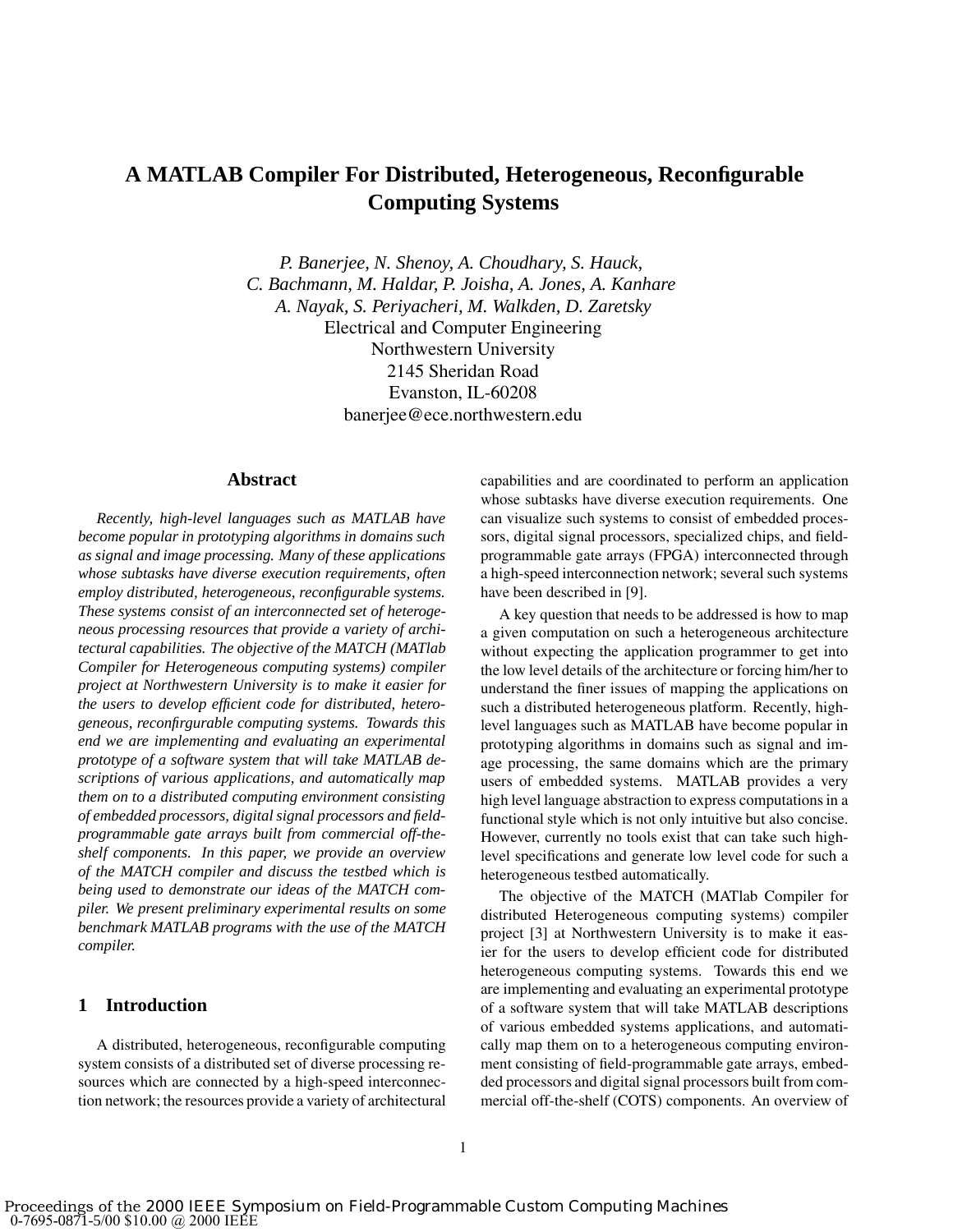

**Figure 1. A graphical representation of the objectives of our MATCH compiler.**

the easy-to-use programming environment that we are trying to accomplish through our MATCH compiler is shown in Figure 1. The goal of our compiler is to generate efficient code automatically for such a heterogeneous target while optimizing two objectives: (1) Minimizing resources (such as type and number of processors, FPGAs, etc) under performance constraints (such as delays, and throughput) (2) Maximizing performance under resource constraints.

The paper is organized as follows. Section 2 provides an overview of the testbed which is being used to demonstrate our ideas of the MATCH compiler. We describe the various components of the MATCH compiler in Section 3. We present preliminary experimental results of our compiler in Section 4. We compare our work with other related research in Section 5, and conclude the paper in Section 6.

# **2 Overview of MATCH Testbed**

The testbed that we have designed to work with the MATCH project consists of four types of compute resources. These resources are realized by using off-the-shelf boards plugged into a VME cage. The VME bus provides the communication backbone for some control applications. In addition to the reconfigurable resources, our testbed also incorporates conventional embedded and DSP processors to handle the special needs of some of the applications. Real life applications often have parts of the computations which may not be ideally suited for the FPGAs. They could be either control intensive parts or could be even complex floating point applications. Such computations are performed by these embedded and DSP processors. An overview of the testbed is shown in Figure 2.

We use an off-the-shelf multi-FPGA board from An-



**Figure 2. Overview of the Testbed to Demonstrate the MATCH Compiler**

napolis Microsystems [2] as the reconfigurable part of our testbed. This  $W$ *ildChild<sup>TM</sup>* board has 8 Xilinx 4010 FP-GAs (each with 400 CLBs, 512KB local memory) and a Xilinx 4028 FPGAs (with 1024 CLBs, 1MB local memory). A Transtech TDM-428 board is used as a DSP resource. This board has four Texas Instruments TMS320C40 processors (each running at 60MHz, with 8MB RAM) interconnected by an on board 8 bit wide 20MB/sec communication network. The other general purpose compute resource employed in the MATCH testbed is a pair of Motorola MVME2604 boards. Each of these boards hosts a PowerPC-604 processor (each running at 200 MHz, with 64 MB local memory) running Microware's OS-9 operating system. These processors can communicate among themselves via a 100BaseT ethernet interface.

A Force 5V board with MicroSPARC-II processor running Solaris 2.6 operating system forms one of the compute resources that also plays the role of a main controller of the testbed. This board can communicate with other boards either via the VME bus or via the Ethernet interface.

### **3 The MATCH Compiler**

We will now discuss various aspects of the MATCH compiler that automatically translates the MATLAB programs and maps them on to different parts of the target system shown in Figure 2. The overview of the compiler is shown in Figure 3.

MATLAB is basically a *function oriented* language and most of the MATLAB programs can be written using predefined functions. These functions can be primitive functions or application specific. In a sequential MATLAB program, these functions are normally implemented as se-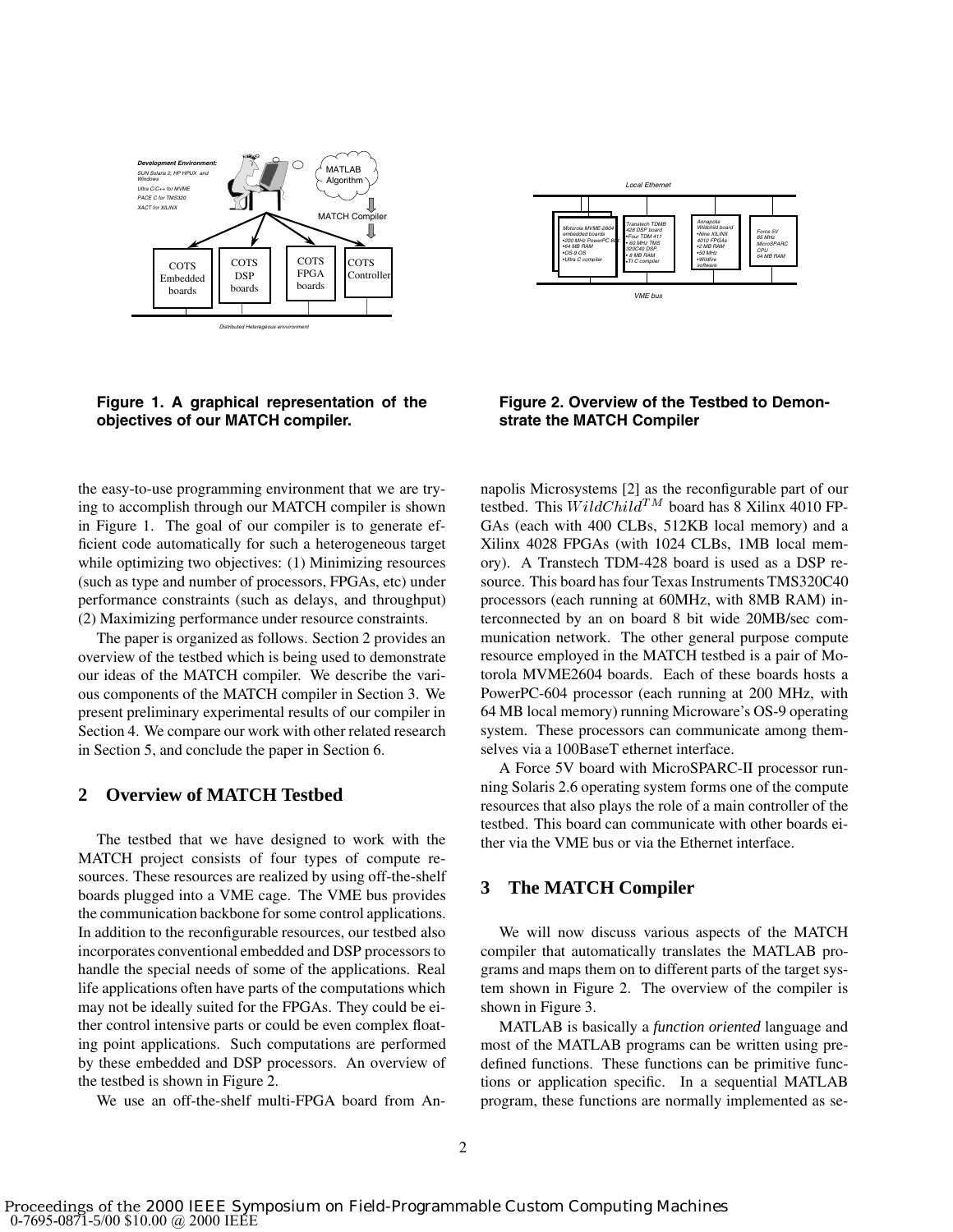

**Figure 3. The MATCH Compiler Components**

quential code running on a conventional processor. In the MATCH compiler however, these functions need to be implemented on different types of resources (both conventional and otherwise) and also some of these need to be parallel implementations to take best advantage of the parallelism supported by the underlying target machine.

MATLAB also supports language constructs using which a programmer can write conventional procedural style programs (or parts of it) using loops, vector notation and the like. Our MATCH compiler needs to automatically translate all such parts of the program into appropriate sequential or parallel code.

MATLAB being a *dynamically typed* language, poses several problems to a compiler. One of them being the well known *type inferencing problem*. The compiler has to figure out not only whether a variable was meant to be a floating point variable, but also the number of dimensions and extent in each dimension if the variable happens to be an array. For example, when the compiler sees a MATLAB statement  $a = b * c$ , it might mean one of several things:  $a, b$ , c are scalar variables (either integer, or short, or float, or double-precision); or a can be a one-dimensional vector, b can be a two-dimensional matrix, and c can be a onedimensional vector; or a, b, c can be two-dimensional matrices; or  $a$ , b can be matrices, and c can be a scalar; or a, c can be matrices, and b can be a scalar. Clearly, when a compiler has to generate the code, the correct type needs to be declared or inferred by the compiler. Our compiler provides mechanisms to automatically perform such inferencing which is a crucial component of any compiler for a dynamically typed language. We have developed a

shape algebra which can be used to infer types and shapes of variables in MATLAB programs [6].

Often, it may not be possible to infer these attributes, in which case our compiler takes the help of user *directives* which allow the programmer to explicitly declare the type/shape information. The directives for the MATCH compiler start with *%!match* and hence appear as comments to other MATLAB interpreters/compilers. An extensive set of directives have been designed for the MATCH compiler [3].

The maximum performance from a parallel heterogeneous target machine such as the one shown in Figure 2 can only be extracted by efficient mapping of various parts of the MATLAB program onto the appropriate parts of the target. The MATCH compiler incorporates automatic mechanisms to perform such mapping. It also provides ways using which an experienced programmer well versed with the target characteristics can guide the compiler to fine tune the mapping in the form of directives.

#### **3.1 Compilation Overview**

The first step in producing parallel code from a MAT-LAB program involves parsing the input MATLAB program based on a formal grammar and building an abstract syntax tree. After the abstract syntax tree is constructed the compiler invokes a series of *phases*. Each phase processes the abstract syntax tree by either modifying it or annotating it with more information.

Using rigorous data/control flow analysis and taking cues from the programmer directives (explained in Section 3.5.2), this AST is partitioned into one or more sub trees. The nodes corresponding to the predefined library functions directly map on to the respective targets and any procedural style code is encapsulated as a user defined procedure. The main thread of control is automatically generated for the Force V processor which keeps making remote procedure calls to these functions running on the processor (or processors) onto which they are mapped.

In the following sections we go into the details of these aspects of the MATCH compiler.

#### **3.2 MATLAB Functions on FPGAs**

In this section we describe our effort in the development of various MATLAB libraries on the Wildchild FPGA board described earlier. These functions are developed in Register Transfer Level (RTL) VHDL using the Synplify logic synthesis tool from Synplicity to generate gate level netlists, and the Alliance place-and-route tools from Xilinx. Some of the functions we have developed on the FPGA board include matrix addition, matrix multiplication, one dimensional FFT and FIR/IIR filters [4]. In each case we have de-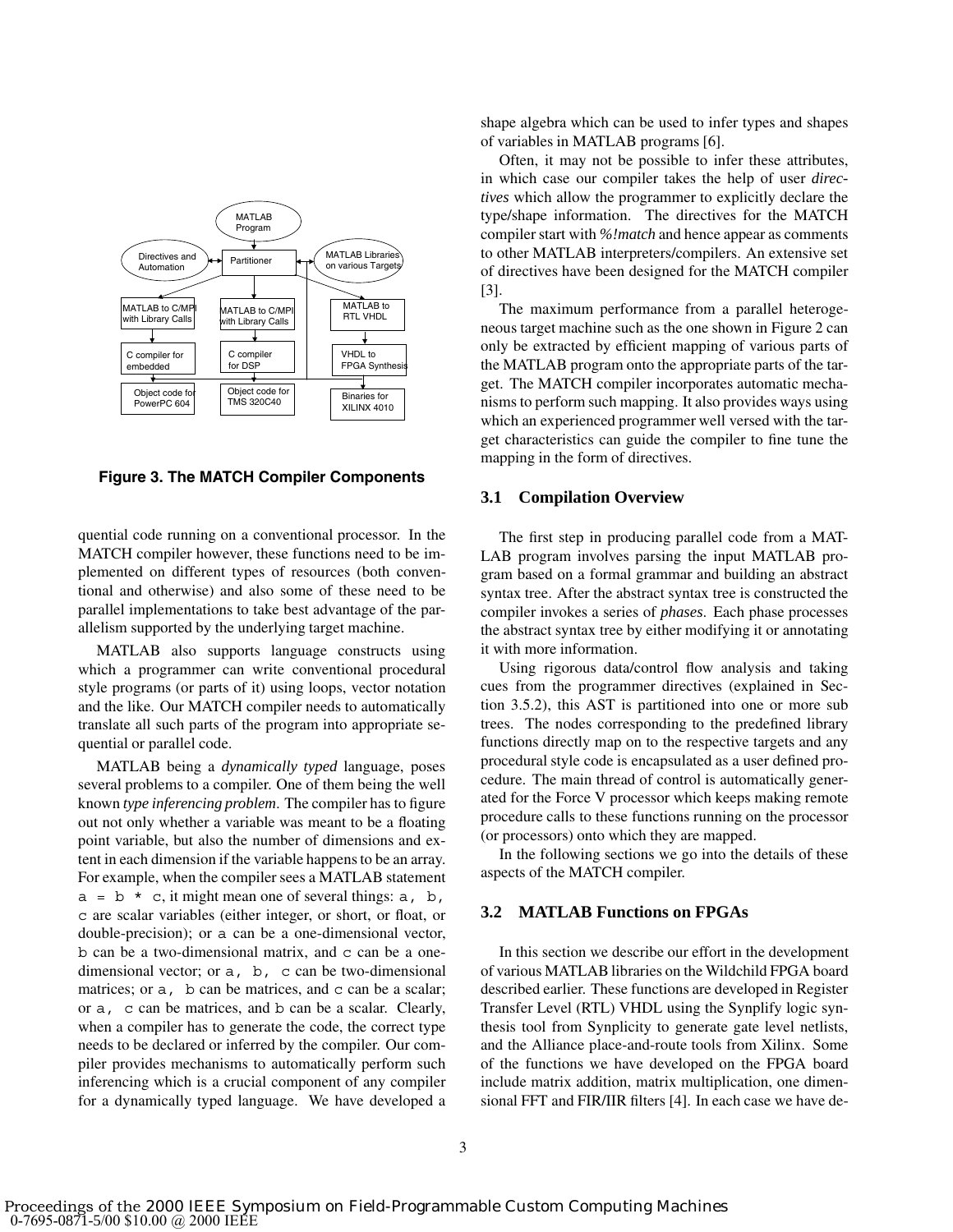| Table 1. Performance characterization of the        |
|-----------------------------------------------------|
| <b>MATLAB matrix multiplication function on the</b> |
| WILDCHILD FPGA board. Times are in milli-           |
| seconds.                                            |

| Matrix    | Config | Download       | Compute     | Compute |
|-----------|--------|----------------|-------------|---------|
| Size      | Time   | + Readback     | <b>FPGA</b> | host    |
| 64 x 64   | 2620   | $31 + 7 = 38$  | 1.95        | 300     |
| 128 x 128 | 2620   | $58 + 24 = 82$ | 15          | 2380    |
| 248 x 248 | 2620   | $155+91=246$   | 103         | 17702   |
| 496 x 496 | 2620   | $603+358=961$  | 795         | 142034  |

veloped C program interfaces to our MATCH compiler so that these functions can be called from the host controller. In the next subsections we discuss the implementations of three of these functions, namely, matrix multiplication, the filter function, and the FFT.

#### **3.2.1 Matrix Multiplication**

The MATLAB function  $C = A * B$  performs the multiplication of two matrices A and B and stores the result in the matrix C. Our specific implementation of this function can be used to multiply two matrices of size up to 500X500 elements in 16-bit fixed-point fractional 2's complement format. The configuration and compute times for Matrix Multiplication are displayed in Table 1. It is evident that the data transfer and configuration times dominate the evaluation time. However, host compute time is about two orders of magnitude longer than FPGA compute time.

#### **3.2.2 Filter Function**

Filtering is one of the most common operations performed in signal processing. Most filters belong to one of two classes - FIR for Finite Impulse Response and IIR for Infinite Impulse Response filter. We have implemented the general MATLAB library function *filter(B,A,x)* [22] which applies the digital filter  $H(z) = B(z)/A(z)$  to the input signal x. Our specific implementation of the filter function allows a maximum order of 64 on vectors of maximum size 250,000 elements. The data precision used is 8 bits fixedpoint in fractional 2's complement format. The cascaded form of the digital filter lends well to implementation on the multi-FPGA architecture of the WILDCHILD system due to the presence of near-neighbor communication capability via the systolic bus. Several FPGAs can be strung together in series to implement the required filter operation. The performance characteristics of this filter implementation for various number of taps and various data sizes is shown in Table 2. These characterizations are used by the automated mapping algorithm of the MATCH compiler described in Section 3.6.1.

**Table 2. Performance characterization of the MATLAB filter function on the Wildchild FPGA board of the MATCH testbed. Runtimes in milli-seconds are shown for various number of taps and various data sizes.**

| Filter | Vector | Config | Download         | Compute |
|--------|--------|--------|------------------|---------|
| Taps   | Size   | Time   | + Readback       |         |
| 16     | 16K    | 2600   | $132+15=147$     | 3       |
| 16     | 64K    | 2600   | $188 + 58 = 246$ | 13      |
| 16     | 256K   | 2600   | $440+230=670$    | 52      |
| 64     | 16K    | 2600   | $132+15=147$     | 13      |
| 64     | 64K    | 2600   | 188+58=246       | 52      |
| 64     | 256K   | 2600   | $440+230=670$    | 210     |
| 256    | 16K    | 2600   | $132+15=147$     | 52      |
| 256    | 64K    | 2600   | 188+58=246       | 210     |
| 256    | 256K   | 2600   | $440+230=670$    | 840     |
|        |        |        |                  |         |

| Table 3. Performance characterization of the     |  |
|--------------------------------------------------|--|
| <b>MATLAB FFT function on the Wildchild FPGA</b> |  |
| Board. Times in milli-seconds                    |  |

| <b>FFT</b> | Config | Download         | Compute     | Compute |
|------------|--------|------------------|-------------|---------|
| Size       | Time   | + Readback       | <b>FPGA</b> | host    |
| 128        | 3656   | $105+46=151$     | 0.050       | 510     |
| 256        | 3656   | $106+47=153$     | 0.130       | 1111    |
| 512        | 3656   | $107+48=155$     | 0.290       | 2528    |
| 1024       | 3656   | $109 + 48 = 157$ | 0.640       | 5624    |

#### **3.2.3 Fast Fourier Transform**

The discrete Fourier transform (DFT) algorithm is used to convert a digital signal in the time domain into a set of points in the frequency domain. The MATLAB function *fft(x)* computes the frequency content of a signal x and returns the values in a vector the same size as x.

Our specific implementation of the FFT function can compute the Fast Fourier Transform of up to 1024 points where each point is a complex number with real and imaginary parts in 8-bit fixed-point fractional 2's complement format. The FFT operation exhibits a high level of parallelism during the initial stages of computation but communication between processors becomes high during the final stages. The Fast Fourier Transform was run at 8 MHz and results are displayed in Table 3.

# **3.3 MATLAB Functions on DSPs**

In this section we will describe our effort in the development of various MATLAB library functions on the DSPs. These functions are developed on the Transtech DSP boards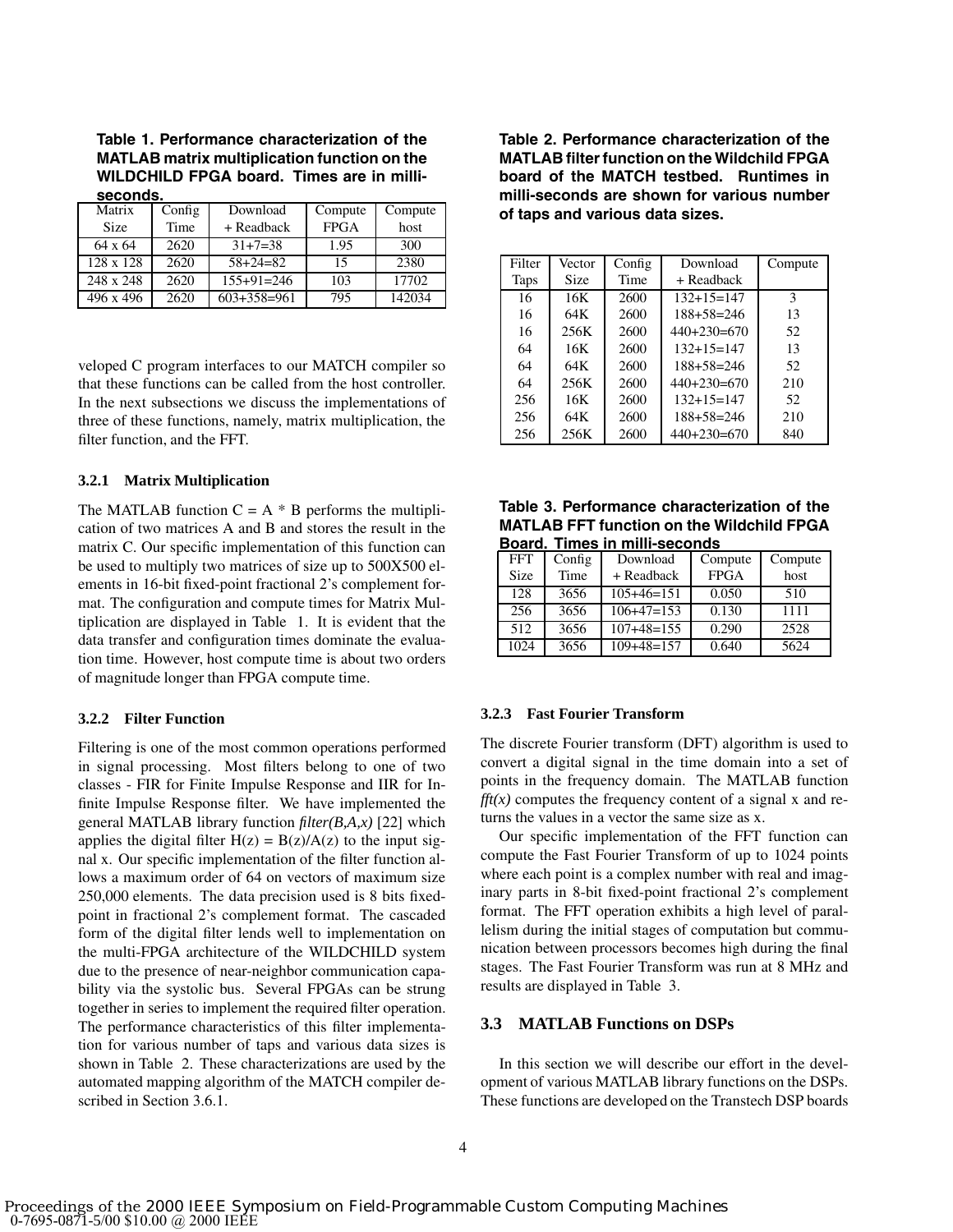**Table 4. Performance characterizations of the MATLAB matrix multiplication function on the Transtech DSP board for various matrix sizes and processor configurations. Runtimes are in seconds.**

|                  | Execution Time(in secs) |       |       |       |       |       |
|------------------|-------------------------|-------|-------|-------|-------|-------|
| Size             | 1x1                     | 1x2   | 2x1   | 2x2   | 1x4   | 4x1   |
| $16 \times 16$   | 0.004                   | 0.005 | 0.005 | 0.005 | 0.005 | 0.005 |
| 64 x 64          | 0.096                   | 0.067 | 0.071 | 0.051 | 0.068 | 0.076 |
| $128 \times 128$ | 0.639                   | 0.378 | 0.391 | 0.242 | 0.279 | 0.304 |
| 256 x 256        | 3.66                    | 2.52  | 2.57  | 1.44  |       |       |

utilizing multiple DSPs using message-passing among multiple processors in C using our own custom implementation of MPI. We subsequently used the PACE C compiler from Texas Instruments to generate the object code for the TMS320C40 processors. Our current set of functions includes real and complex matrix addition, real and complex matrix multiplication ,one and two dimensional FFT. Each of these libraries has been developed with a variety of data distributions such as blocked, cyclic and block-cyclic distributions. In the next section, we go through the implementation details of one of these functions, namely, matrix multiplication.

#### **3.3.1 Matrix Multiplication**

We have implemented the MATLAB matrix multiplication function on the Transtech DSP board containing 4 processors. We designed our matrix multiplication function to be generic enough to handle data distributed differently. We assume that for the matrix multiplication  $C = A * B$ , the matrices A and B can be arbitrarily distributed on the processors in a general block cyclic distribution. Table 4 shows the results of matrix multiplication on the Transtech DSP board. The speedup for the matrix multiplication is also around 2.54 on 4 processors for data distributed in a cyclic(4),cyclic(4) manner.

#### **3.4 Automatic Generation of User functions**

Since MATLAB allows procedural style of programming using constructs such as loops and control flow, the parts of the program written in such a style may not map to any of the predefined library functions. All such fragments of the program need to be translated appropriately depending on the target resource onto which they are mapped. As shown in Figure 3, we wish to generate C code for the DSP and embedded processors and VHDL code for the FPGAs. In most cases we need to translate them into parallel versions to take advantage of multiple resources that can exploit data parallelism.

#### **3.4.1 Code Generation for Embedded and DSP**

Our MATCH compiler generates sequential and messagepassing parallel C code for the embedded and DSP processors. If the target is a single processor, then we generate scalarized C code. For example, corresponding to a MATLAB array assignment statement, the types, shapes and sizes of the variables accessed in the statement are either inferred or declared through directives; a scalarized C code is subsequently generated which has a set of nested for loops whose loop bounds are determined by the sizes of the arrays being referenced in the assignment statement. Detailed issues of scalarization have been reported in [6].

The particular paradigm of parallel execution that we have presently implemented in our compiler is the *singleprogram-multiple-data* (SPMD) model, where all processors execute the same program but on different portions of array data. The way the computations are distributed among processors by the compiler is the *owner computes rule* in which operations on a particular data element are executed by only those processors that actually "own" the data element. Ownership is determined by the alignments and distributions that the data is subjected to.

### **3.4.2 Code Generation for FPGAs**

Each user function is converted into a process in VHDL. Each scalar variable in MATLAB is converted into a variable in VHDL. Each array variable in MATLAB is assumed to be stored in a RAM adjacent to the FPGA, hence a corresponding read or write function of a memory process is called from the FPGA computation process. Control statements such as IF-THEN-ELSE constructs in MATLAB are converted into corresponding IF-THEN-ELSE constructs in VHDL. Assignment statements in MATLAB are converted into variable assignment statements in VHDL. Loop control statements are converted into a finite state machine as shown in Figure 4.

For each loop statement, we create a finite state machine with four states. The first state performs the initialization of loop control variables and any variables used inside the loop. The second state checks if the loop exit condition is satisfied. If condition is valid, it transfers control to state 4, which is the end of the loop. If condition is not valid, it transfers control to state 3, which performs the execution of statements in the loop body. If there is an array access statement (either read or write), one needs to generate extra states to perform the memory read/write from external memory and wait the correct number of cycles.

The above steps described how VHDL code is generated on a single FPGA. When we have multiple FPGAs on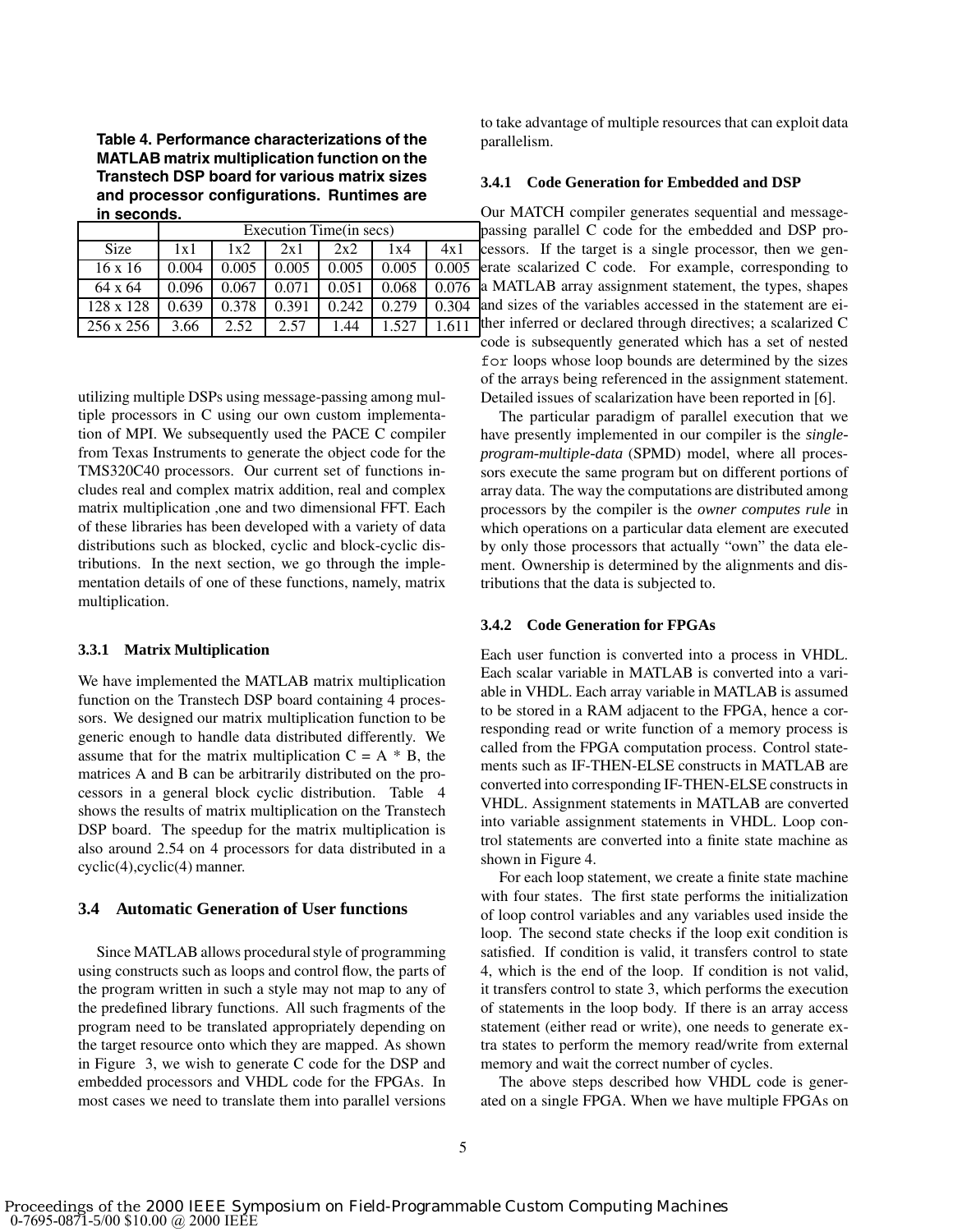

**Figure 4.** Example compilation of a MATLAB program with loops into RTL VHDL. On the top left we show an example MATLAB code which performs a summation of elements of an array. We show the state diagram of a finite state machine to perform the same computation in the bottom left. On the right we show the corresponding RTL VHDL code.

a board such as the WILDCHILD board, we generate the VHDL code using the owner-computes rule assuming the SPMD style of programming described in the previous section. Since the FPGAs have limited computation power, we do not have a general communication library such as MPI running on the FPGAs, but a very basic set of communication functions to perform data transfers among the FPGAs using the cross-bar network on the board.

# **3.5 Mapping the Program Fragments onto the Target**

The MATCH compiler supports both *automated* as well as *user directed* mapping to cater to a wide range of applications. While the automated mapping is meant to produce reasonably good results with no user intervention, the user directed approach is intended to give a greater control to an experienced programmer to fine tune the program. Both approaches are complimentary and can be selectively combined in a given application.

#### **3.5.1 Automated Mapping**

When possible, the MATCH compiler tries to automatically map the user program on to the target machine taking into account the specified timing constraints, device capabilities and costs. The automatic mapping is formulated as a mixed integer linear programming problem with two optimization objectives: (1) Optimizing resources (such as type and number of processors, FPGAs, etc) under performance constraints (such as delays, and throughput) (2) Optimizing performance under resource constraints. The performance characterization of the predefined library functions and the user defined procedures guide this automatic mapping. Examples of performance characterizations are illustrated in Table 2 for the FPGA board and Table 4 for the DSP board in our MATCH testbed.

We have developed an automatic mapping tool called SYMPHANY [5] which takes as input (a) a control and data flow graph of a MATLAB program which represents various MATLAB functions as nodes (b) Characterizations of the MATLAB functions on various resources such as single or multiple FPGAs and DSP processors in terms of delays and costs (c) Performance constraints in the form of throughput and delays. The SYMPHANY tool uses a mixed integer linear programming formulation and solution for the time constrained resource optimization problem to solve the resource selection, pipelining, and scheduling problems while optimizing the resources.

#### **3.5.2 User Guided Mapping**

In cases where such an automatic mapping is not satisfactory or if the programmer is in a better position to guide the compiler, special user *directives* are provided for this purpose. These directives describe the target architectures to the compiler, the availability of predefined libraries on them and other relevant characteristics.

### **3.6 Final Code Generation**

After generating the ASTs for each of the individual parts of the original MATLAB program, these ASTs are suitably translated for appropriate target processors. Depending on the mapping (performed as discussed in Section 3.5), the targets for each of these ASTs could be different. The ASTs corresponding to FPGAs are translated to RTL VHDL and those corresponding to Host/DSP/Embedded processors are translated into equivalent C language programs. At nodes corresponding to operators and function calls, the annotated information about the operands and the operator/function are checked. Depending upon the annotated information a call to a suitable C function is inserted that accomplishes the task of the operator/function call (pre defined or user written) in the MAT-LAB program. For example, to invoke the *fft* function on the cluster of DSP processors, the compiler generates a call to a *wrapper* function *fft(DSP,....)*, instead of the set of actual calls needed to invoke the fft on the DSP processors cluster. This wrapper contains the mechanism to invoke the function on respective resource. Finally, these generated programs are compiled using the respective target compilers to generate the executable/configuration bit streams.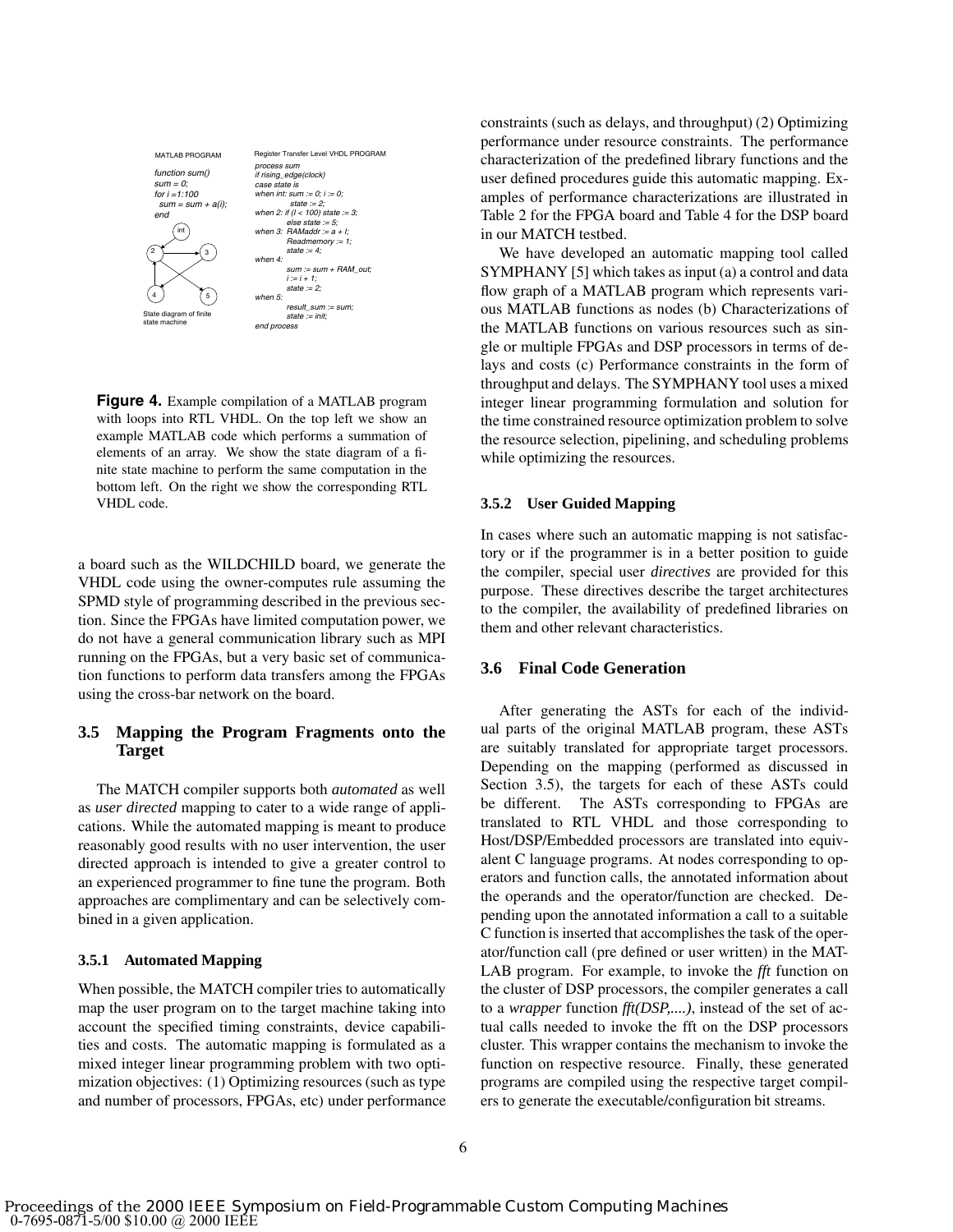### **4 Experimental Results**

We have implemented a preliminary version of the MATCH compiler. In this section we will report results of the MATCH compiler on some benchmark MATLAB programs.

### **4.1 Matrix Multiplication**

We first report on results of the simple matrix multiplication function on various parts of the testbed. We perform the same matrix multiplication function on three targets on the testbed. The following MATLAB code represents the matrix multiplication test benchmark. We use directives to map the same matrix multiplication computation to three targets in our heterogeneous testbed. The compiler calls the appropriate library functions and the related host code.

The results of executing the code on the testbed are shown in Table 5. The column shown as "Force" refers to a matrix multiplication library running on the Force board using the RTEXPRESS library [7] from Integrated Sensors Inc., using 32 bit real numbers. The column shown as "DSP" refers to a matrix multiplication library written in C using one processor on the Transtech DSP board, using 32 bit real numbers. The column shown as "FPGA" refers to a matrix multiplication library function written in VHDL in the Wildchild FPGA board, using 8-bit fractional numbers. The numbers in parenthesis under the column for FPGA refers to the FPGA configuration and data read and write times off the board. It can be seen that even including the FPGA configuration and data download times it is faster to perform matrix multiplication on the Wildchild FPGA board. It should be noted however that the FPGA board is operating at a smaller clock cycle (20 MHz) instead of the Force board running at 85 MHz and the DSP board running at 60 MHz. However the FPGA board has more parallelism since it has 8 FPGAs working in parallel; also the data precision on the FPGA computation is only 8 bits while the Force board and DSP boards are operating on 32 bit integer numbers.

#### **4.2 Fast Fourier Transform**

We next report on results of a one-dimensional Fast Fourier Transform function on various parts of the testbed. We perform the same FFT function on four targets on the testbed using a program similar to the previous matrix multiplication example.

The results are shown in Table 6. The column shown as "Force" refers to the FFT running on the Force board with the RTEXPRESS Library [7] from ISI, using 32 bit real numbers. The column shown as "DSP" refers to the FFT written in C using one processor on the Transtech DSP

# **Table 5. Comparisons of runtimes in seconds of the matrix multiplication benchmark on various targets of the testbed**

|             | Execution Time(in secs) |                                    |                                   |  |
|-------------|-------------------------|------------------------------------|-----------------------------------|--|
| <b>Size</b> | Force RTE               | <b>DSP</b>                         | <b>FPGA</b>                       |  |
|             | (85 MHz, 32 bit)        | $(60 \text{ MHz}, 32 \text{ bit})$ | $(20 \text{ Mhz}, 8 \text{ bit})$ |  |
| 64X64       | 0.36                    | 0.08                               | 0.002(0.038)                      |  |
| 128X128     | 2.35                    | 0.64                               | 0.015(0.082)                      |  |
| 248X248     | 16.48                   | 4.6                                | 0.103(0.246)                      |  |
| 496X496     | 131.18                  | 36.7                               | 0.795(0.961)                      |  |

### **Table 6. Comparisons of runtimes in seconds of the FFT benchmark on various targets of the testbed.**

|      | Execution Time(in secs) |                                    |                |  |
|------|-------------------------|------------------------------------|----------------|--|
| Size | Force RTE               | <b>DSP</b>                         | <b>FPGA</b>    |  |
|      | (85 MHz, 32 bit)        | $(60 \text{ MHz}, 32 \text{ bit})$ | (9 MHz, 8 bit) |  |
| 128  | 0.62                    | 0.668                              | 0.00005(0.51)  |  |
| 256  | 2.61                    | 3.262                              | 0.00013(0.51)  |  |

board, using 32 bit real numbers. The column shown as "FPGA" refers to the FFT written in VHDL in the Wildchild FPGA board, using 8 bit fractional numbers. It can be seen that even including the FPGA configuration and data download times it is faster to perform the FFT on the Wildchild FPGA board. It should be noted however that the FPGA board is operating at a smaller clock cycle (9 MHz) instead of the Force board running at 85 MHz and the DSP board running at 60 MHz.

### **4.3 Image Correlation**

After investigating simple MATLAB functions, we now look at slightly more complex MATLAB programs. One benchmark that we investigated is the image correlation benchmark whose code is shown below. The MATLAB program takes two 2-dimensional image data, performs a 2-dimensional FFT on each, multiplies the result and performs an inverse 2-dimensional FFT on the result, to get the correlation of two images. The MATLAB program annotated with various directives appears as follows. The type and shape directives specify the size and dimensions of the arrays. The USE directives specify where each of the library functions should be executed. It specifies that the two FFTs and the inverse FFT should be executed on the DSP board, and the matrix multiplication should be executed on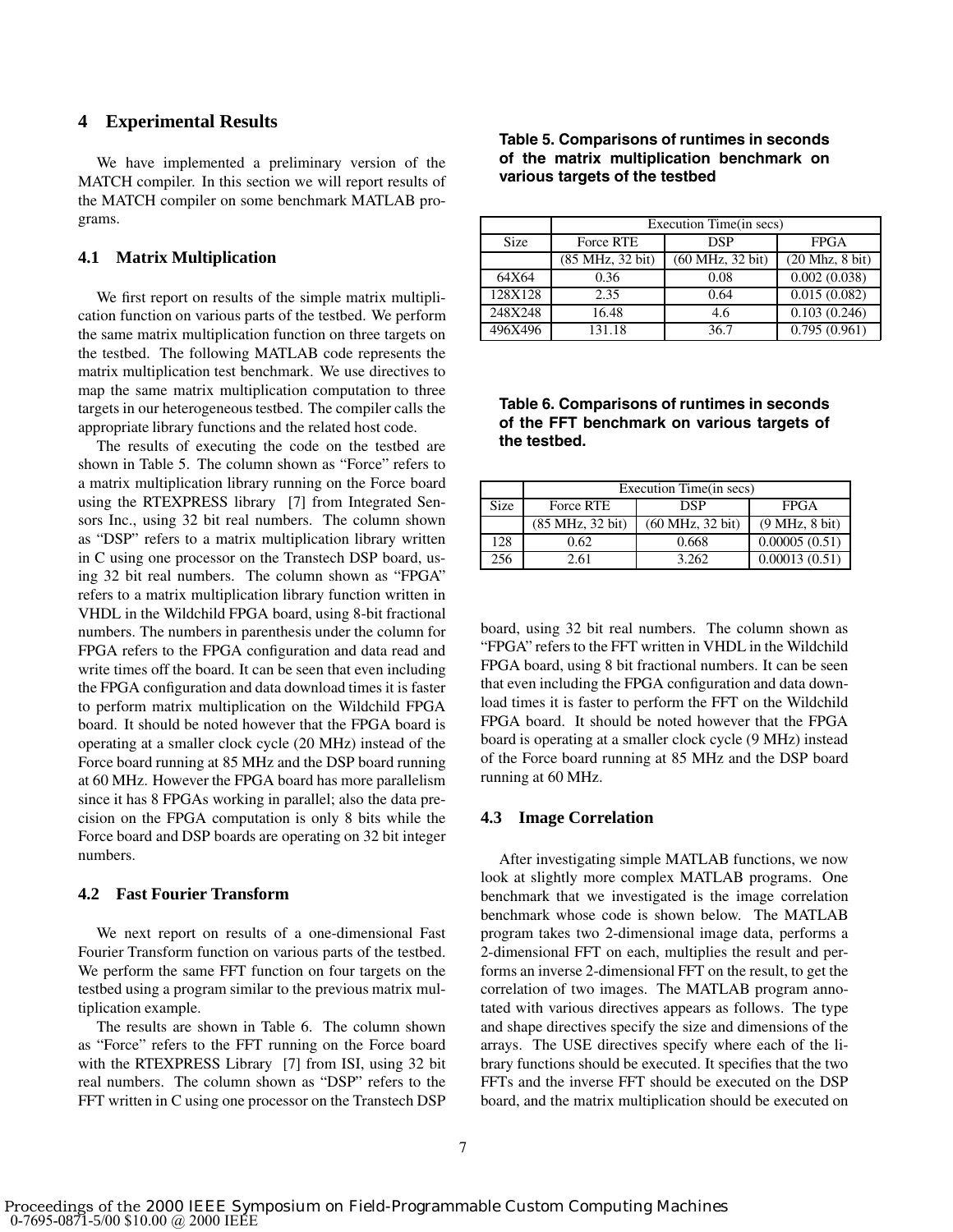



**Figure 5.** Performance (runtimes in seconds) of the MATCH compiler for the Image Correlation Application for am image size of 256 X 256 on various platforms.

the FPGA board.

The performance of this correlation benchmark using the MATCH compiler is shown for various platforms in Figure 5. It can be seen that the results of the RTEexpress library is faster on the SUN Ultra 5 workstation (200 MHz Ultra Sparc) over the Force board (85 MHz microsparc CPU). However, the implementation of the custom matrix multiplication library on the FPGA board and the custom FFT library function on the DSP board is much faster than the RTExpress libraries. This is because the RTExpress libraries perform a lot of memory allocations and copies of data structures before they perform the actual computations [7].

# **4.4 Space Time Adaptive Processing**

The next benchmark we studied is the coded for Space Time Adaptive Processing. We took a MATLAB version of the STAP code from Air Force Research Labs and implemented various parts of the code on the testbed. The performance of this pulse compression function from the STAP benchmark using the MATCH compiler is shown for various platforms in Figure 6. Again, it can be seen that the results using the RTEexpress library is faster on the SUN Ultra 5 workstation (200 MHz Ultra Sparc) over the Force board (85 MHz microsparc CPU). The results using the RT-Express library on the host and FFT library on the DSP is faster than the complete implementation on the host, but not fast enough to outperform the results on the SUN Ultra

**Figure 6.** Performance (runtimes in seconds) of the MATCH compiler for the Pulse Compression Function from the STAP Application for am image size of 256 X 256 on various platforms.

5 workstation.

# **5 Related Work**

In this section we review related work in the area of software environments for heterogeneous computing.

#### **5.1 High-Performance MATLAB Projects**

Several projects have involved running parallel MAT-LAB interpreters in parallel, such as the Multi-MATLAB [23] which targeted both parallel machines such as the IBM SP2 and network of workstations, and the Parallel Toolbox [24] which runs on a network of workstations. These systems are different from our MATCH compiler in that the processors execute MATLAB interpreters, rather than compiled code.

There are several projects that involve MATLAB compilers or translators. The MCC compiler from MATHWORKS Corporation [22]. translates MATLAB into C code suitable for compilation and execution in single processors. The MATCOM compiler from MathTools [21] translates MAT-LAB into C++ code suitable for compilation and execution in single processors. DeRose and Padua developed the FALCON compiler [20] at the University of Illinois which translates MATLAB scripts into Fortran 90 code. Quinn et al [19] developed the OTTER compiler which translates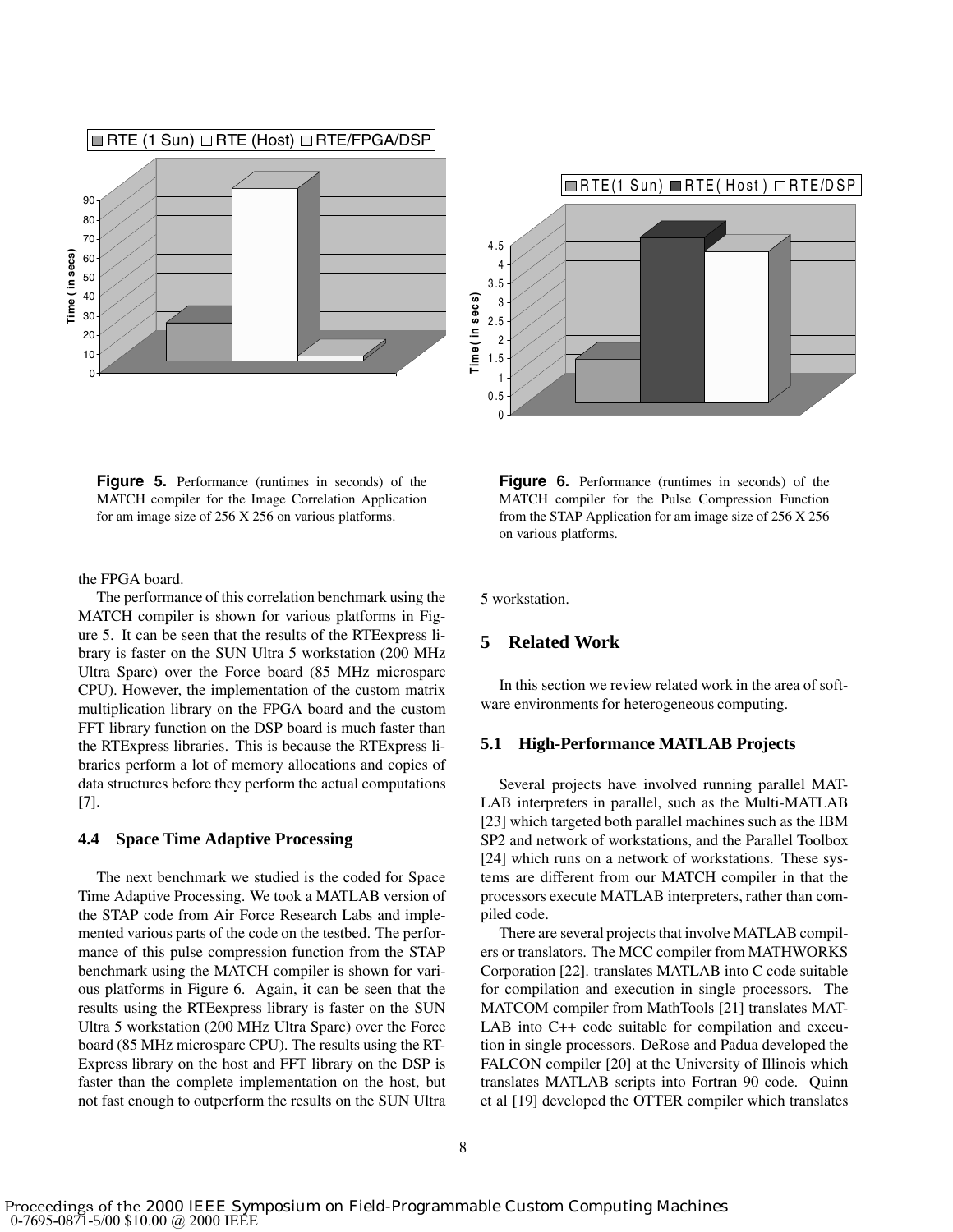MATLAB programs directly into SPMD C programs with calls to MPI. Banerjee et al extended the PARADIGM compiler which translated MATLAB programs to calls to the SCALAPACK library [26]. The RTExpress Parallel Libraries [7] from Integrated Sensors Inc. consist of efficient, parallel performance tuned implementations (using C plus MPI) of over 200 MATLAB functions.

All the above compiler projects target sequential or homogeneous parallel processors. In contrast our MATCH compiler is generating code for heterogeneous processors. Finally, they have no notion of generation of compiled code to satisfy performance or resource constraints. Our MATCH compiler tries to perform automated mapping and scheduling of resources.

### **5.2 Compilers for Configurable Computing**

Numerous projects in configurable computing have been described in [14, 13, 12, 10, 9]. Several researchers have performed research on the development of software which can help reduce the amount of time to take a high level application and map it to a configurable computing system consisting of FPGAs.

The Cameron project [17] at Colorado State University is an attempt to develop an automatic tool for image processing applications (VSIP libraries) in Khoros. The CHAM-PION project [18] at the University of Tennessee is building a library of pre-compiled primitives that can be used as building blocks of image processing applications in Khoros. The CORDS [8] project has developed a hardware/software co-synthesis system for reconfigurable real-time distributed embedded system.

There have been several commercial efforts to generate hardware from high-level languages. The Signal Processing Workbench (SPW) from the Alta Group of Cadence, translates from a block diagram graphical language into VHDL, and synthesizes the hardware. The COSSAP tool from Synopsys also takes a Block Diagram view of an algorithm and translates it to VHDL or Verilog. However, the levels that one has to enter the design in SPW or COSSAP is at the block diagram level with interconnection of blocks which resembles structural VHDL. The Renoir tool from Mentor Graphics Corporation lets users enter state diagrams, block diagrams, truth tables or flow charts to describe digital systems graphically and the tool generates behavioral VHDL/Verilog automatically. Tools such as Compilogic from Compilogic Corporation translate from C to RTL Verilog [27].

There have been several efforts at developing compilers for mixed processor-FPGA systems. The RAW project [14] at MIT exposes its low-level hardware details completely to the software system and lets the compiler orchestrate computations and data transfers at the lowest levels. The

BRASS group at the University of California, Berkeley has developed the GARP [13] architecture which combined a MIPS-II processor with a fine-grained FPGA coprocessor on the same die; a C compiler for the architecture has also been developed. The Transmogrifier C compiler takes a subset of C extended with directives and compiles it to a set of Xilinx FPGAs on a board. The RAPID project at the University of Washington has developed a RAPID-C compiler [16] which compiles a language similar to C with directives onto the RAPID reconfigurable pipelined datapath architecture. The Chimaera [12] project is based upon creating a new hardware system consisting of a microprocessor with an internal reconfigurable functional unit. A C Compiler for the Chimaera architecture has been developed [28]. The NAPA-1000 Adaptive Processor from National Semiconductor [10] features a merging of FPGA and RISC processor technology. A C compiler for the NAPA 1000 architecture has been developed as well [11].

Our MATCH compiler project [3] differs from all of the above in that it is trying to develop an integrated compilation environment for generating code for DSP and embedded processors, as well as FPGAs, using both a librarybased approach and automated generation of C code for the DSP and RTL VHDL code for the FPGAs.

### **6 Conclusions**

In this paper we provided an overview of the MATCH project. As described in the paper, the objective of the MATCH (MATlab Compiler for Heterogeneous computing systems) compiler project is to make it easier for the users to develop efficient code for heterogeneous computing systems. Towards this end we are implementing and evaluating an experimental prototype of a software system that will take MATLAB descriptions of various embedded systems applications in signal and image processing, and automatically map them on to an adaptive computing environment consisting of field-programmable gate arrays, embedded processors and digital signal processors built from commercial off-the-shelf components.

### **7 Acknowledgements**

This research was supported in part by the Defense Advanced Research Projects Agency under contract F30602- 98-2-0144 and in part by the National Science Foundation under grant NSF CDA-9703228.

# **References**

[1] P. Joisha and P. Banerjee, "PARADIGM (version 2.0): A New HPF Compilation System," *Proc. 1999 International Paral-*